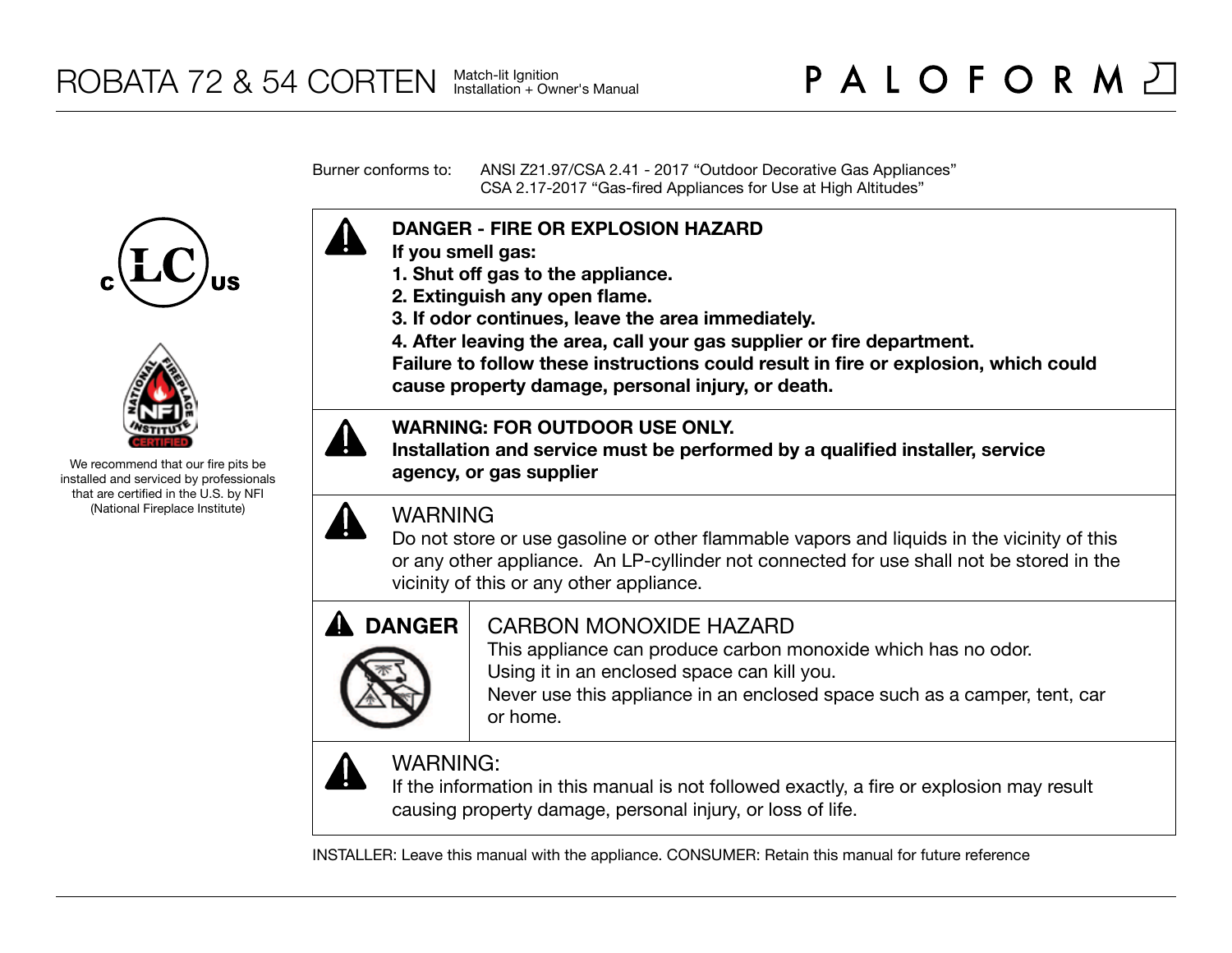# WARNINGS:

IMPORTANT: This appliance should be inspected before use and at least once annually by a qualified service person.

More frequent cleaning may be required as necessary. It is imperative that the control compartment, burners and circulating air passageways of the appliance be kept clean.

DANGER: Carbon monoxide poisoning can lead to death!

CARBON MONOXIDE POISONING: Early signs of carbon monoxide poisoning resemble the flu, with symptoms including headache, dizziness, or nausea. If you experience these signs, the Fire Pit may not be working properly. Get fresh air at once! Have the Fire Pit serviced. Some people are more affected by carbon monoxide than others, including pregnant women, people with heart or lung disease or anemia, those under the influence of alcohol, and those at high altitudes.

#### NATURAL GAS AND PROPANE:

To assist in detecting leaks, an odorant has been added to natural gas and propane. However, this odorant can fade, and gas may be present even though no odor exists. Make certain you read and understand all warnings. Keep this manual for reference. It is your guide to safe and proper operation of this appliance.

WARNING: Any modification to this appliance or its controls can be dangerous.

- 1. This appliance, as supplied, is only for use with the type of gas indicated on the rating plate.
- 2. When this appliance is connected to a fixed piping system, the installation must conform to local codes. or in the absence of local codes, to the National Fuel Gas Code, ANSI Z223.1/NFPA 54, or the International Fuel Gas Code.
- 3. Keep the appliance area clear and free from combustible materials, gasoline and other flammable vapors and liquids
- 4. Do not burn solid fuel in this appliance. Do not use this appliance to cook food or to burn paper or other objects.
- 5. Children and adults should be alerted to the hazards of high surface temperatures and should stay away to avoid burns or clothing ignition.
- 6. Clothing or other flammable materials should not be hung from the appliance, or placed on or near the appliance.
- 7. Young children should be carefully supervised when they are in the area of the appliance.
- 8. Do not use the appliance if any part has been under water. Immediately call a qualified service technician to inspect the appliance and to replace any part of the control system and any gas control which has been under water.
- 9. Inspect the appliance before each use.

10. Turn the appliance off and let cool before servicing, installing, repairing or covering. Any guard or other protective device removed for servicing the appliance must be replaced prior to operating the appliance. Only a qualified service person should install, service, or repair the appliance.

### HIGH ALTITUDE INSTALLATION

The appliance is certified for installations up to 4500' (1372 m) above sea level per CSA 2.17-2017. At this altitude range, no changes to the appliance are required but heat ratings are derated per the table on page 6. Please contact Paloform for information regarding installation above 4500' (1372 m).

### LOCAL CODES

The installation of this appliance must conform with local codes, or in the absence of local codes, with the National Fuel Gas Code, ANSI Z223.1 • NFPA 54; National Fuel Gas Code; Natural Gas and Propane Installation Code, CSA B149.1; or Propane Storage and Handling Code, CSA B149.2, as applicable.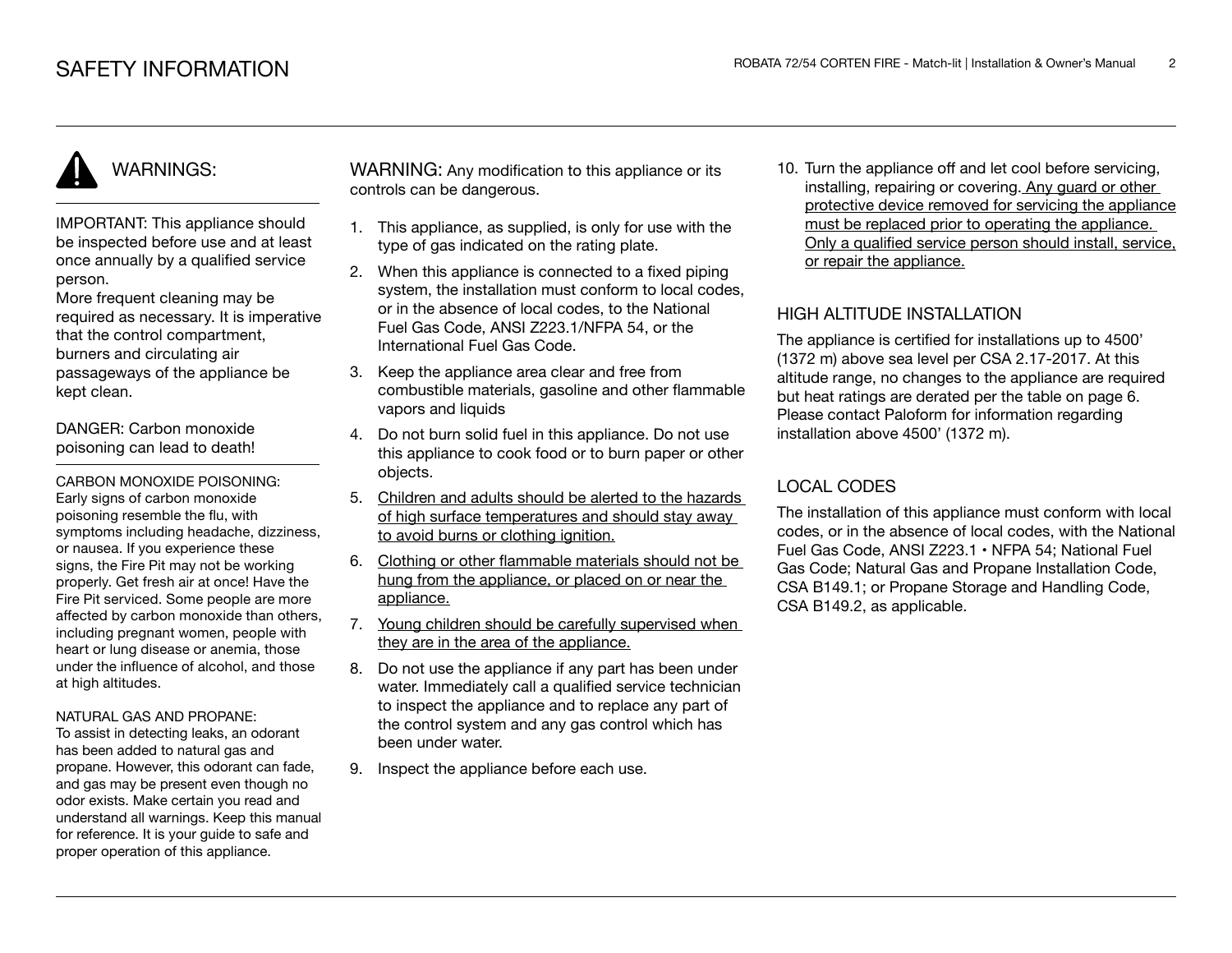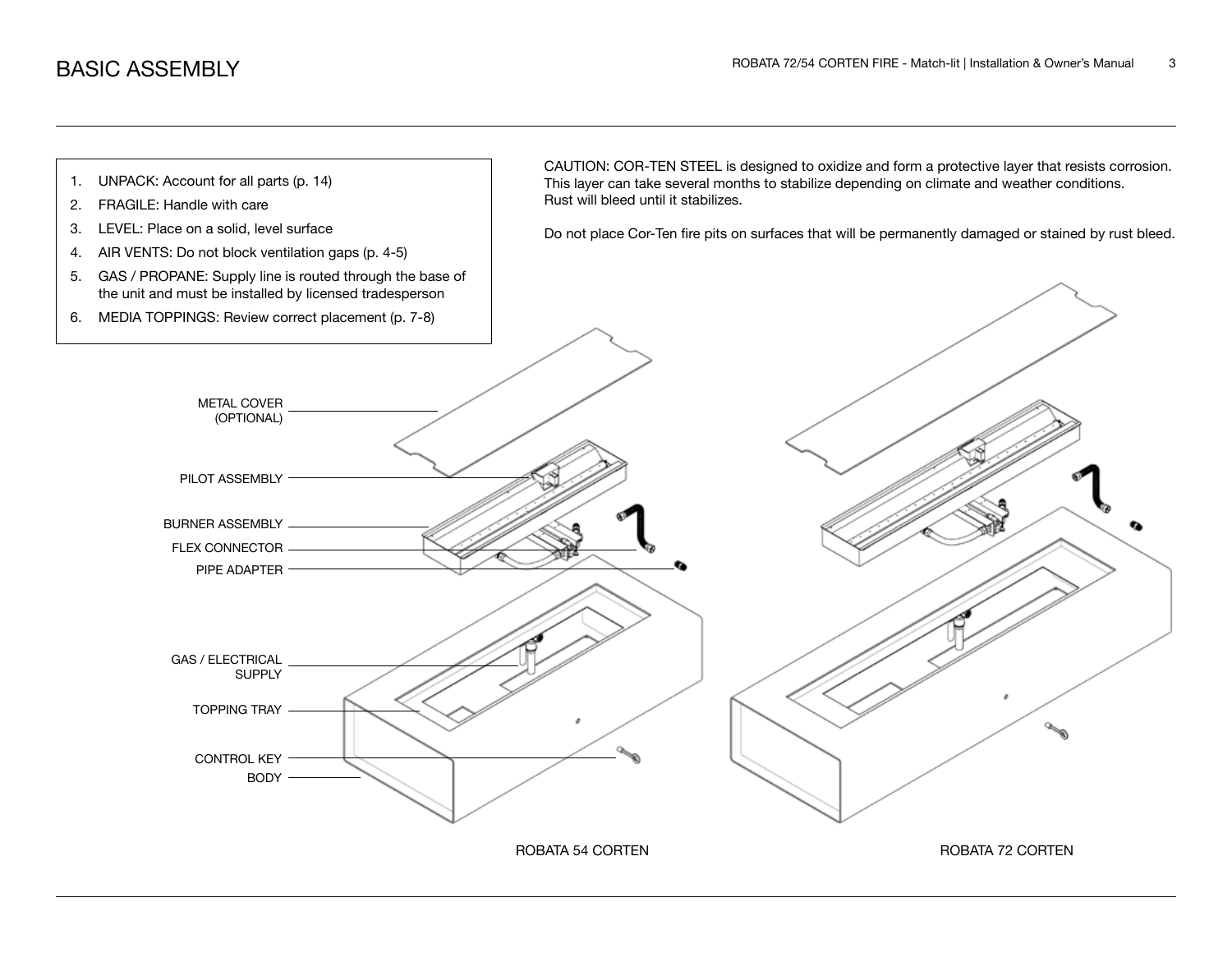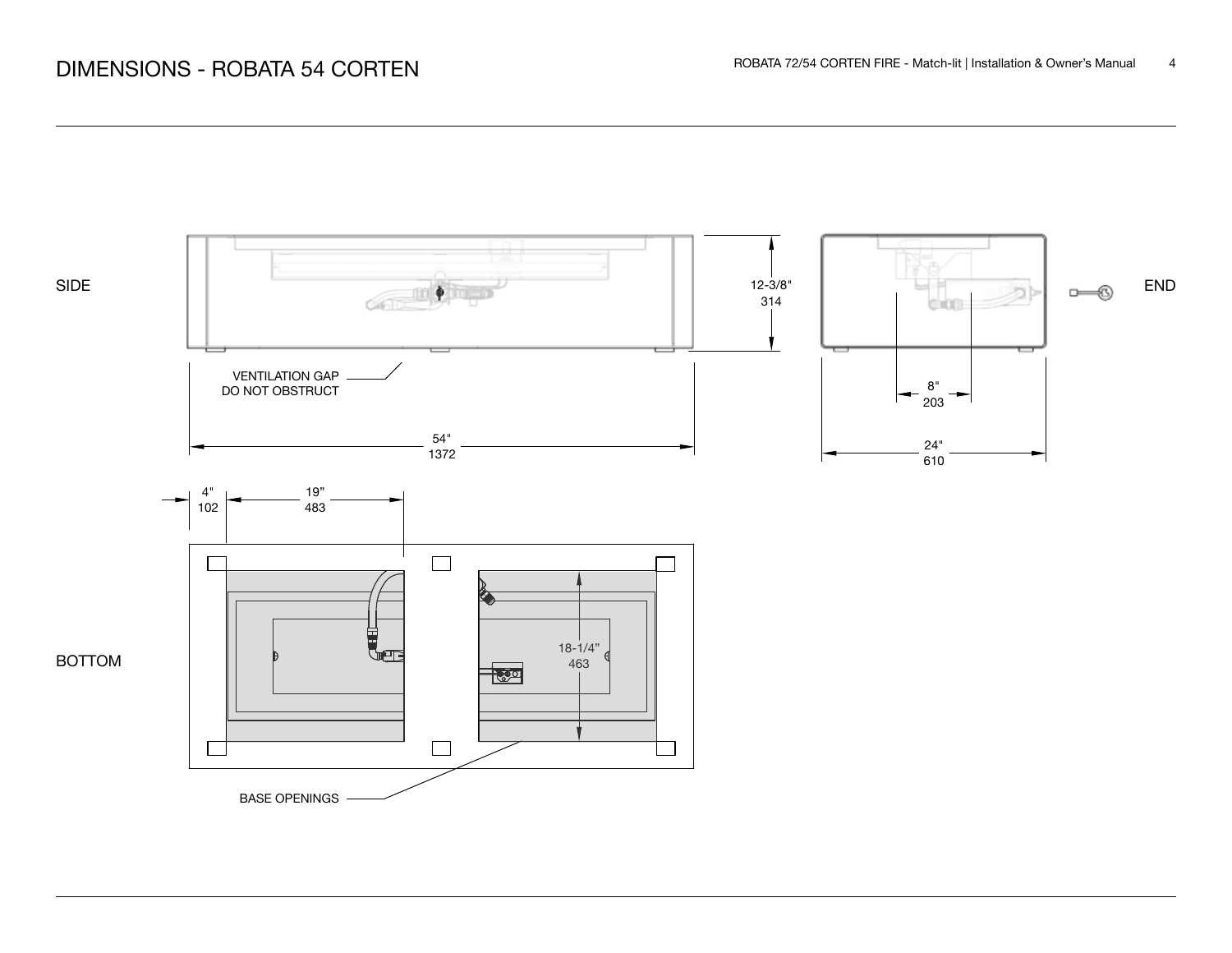# ROBATA 72 CORTEN FIRE - Match-lit | Installation & Owner's Manual 5

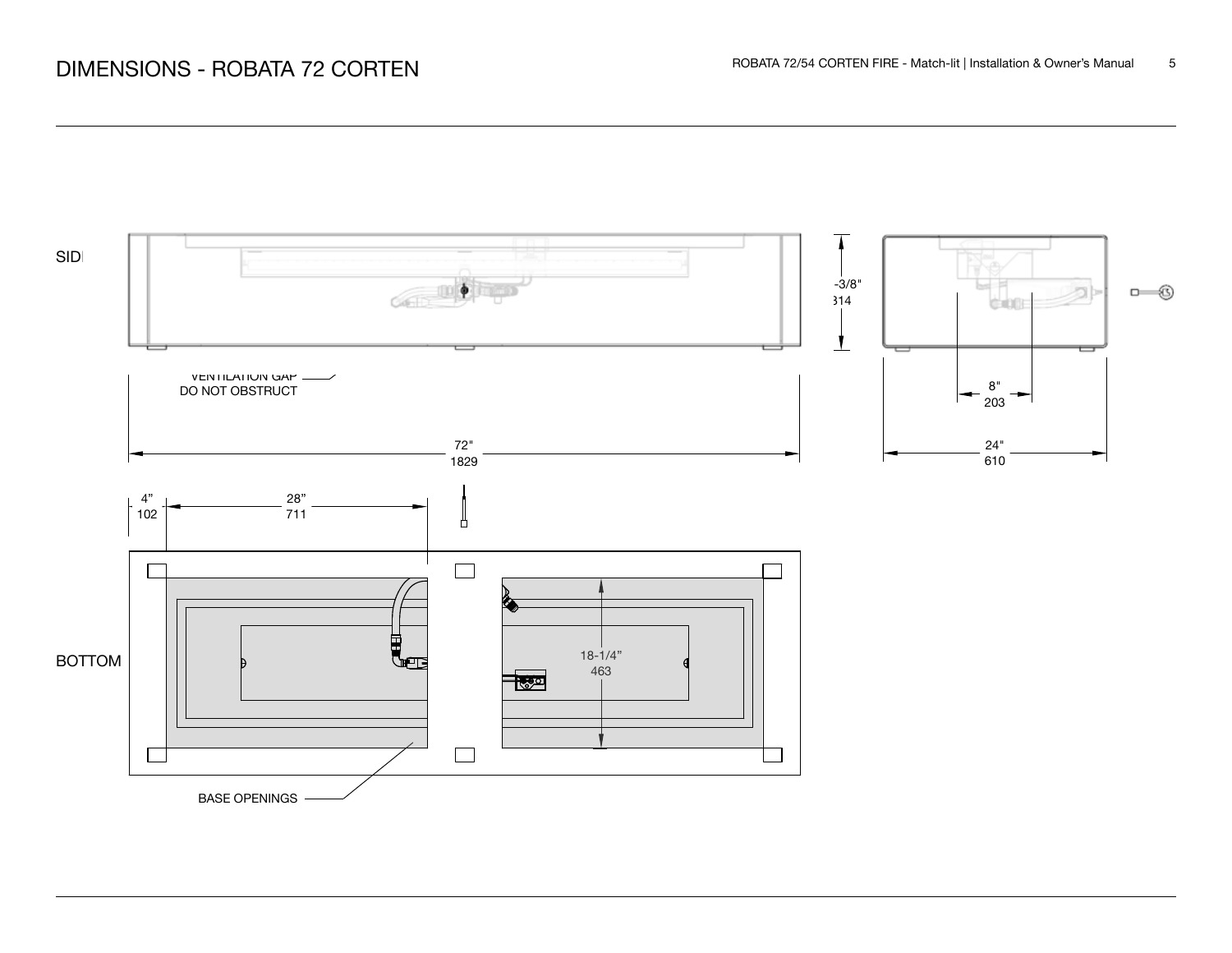

0" CLEARANCE BELOW

MINIMUM CLEARANCES TO COMBUSTIBLES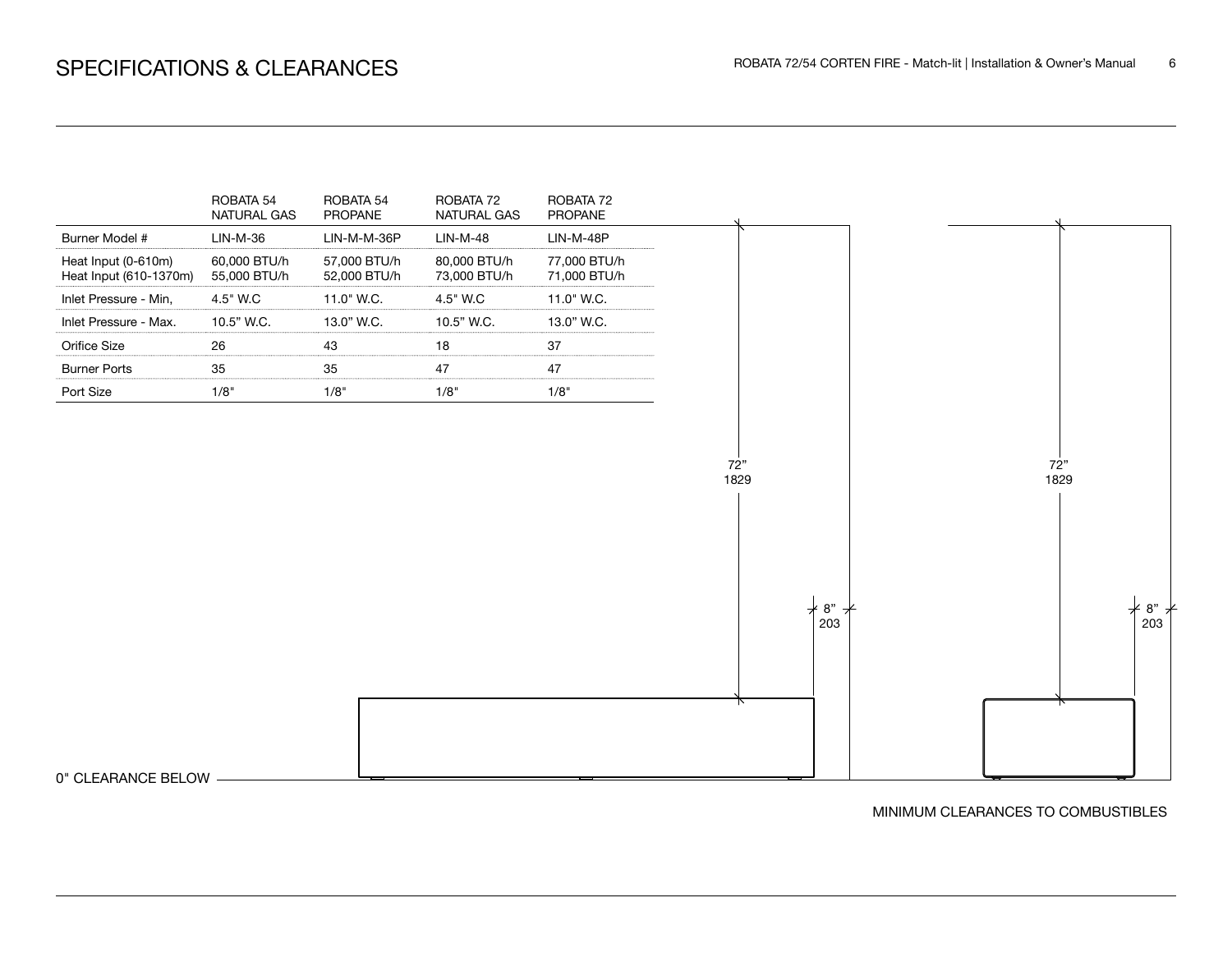### WARNING:

Failure to position parts in accordance with these diagrams and instructions and/or failure to use parts specifically approved for use with this appliance may result in property damage or personal injury.

Do not remove the data plates attached to the Outdoor Fire Pit Burner. These plates contain important information.

### NOTICE:

Installation and repair should be done by a qualified service person. The appliance should be inspected before use and at least once annually by a qualified service person. More frequent cleaning may be required as necessary. It is imperative that control compartment, burner ports and circulating air passageways of the appliance be kept clean.

### CAUTION:

New Lava Rock may pop or crackle when first heated. This should subside after 30 minutes to one hour or more of operation. Maintain safe distance during this time.

### TO ASSEMBLE THE FIRE PIT

- 1. Assemble fire pit housing per diagram on page 3.
- 2. Connect the Burner Assembly to the gas supply using the supplied flex connector, following the instructions on page 9.
- 3. Carefully leak test all connections following the procedure on page 9.
- 4. Fill the burner trough evenly with burner media (crushed tempered glass for natural gas; volcanic rock for propane). Do not obstruct the pilot ignition port with burner media! Do not use media not supplied by Paloform!
- 5. Place the burner assembly on a stable surface. Ensure burner is level.
- 6. Follow the Initial Lighting Instructions on page 10. Make sure that the flame is even along the burner length and appliance is fully operational and safe for use. Turn OFF the appliance and let it cool before proceeding to the next step.
- 7. Carefully lift the burner and place it in the Robata body. (See page 3)
- 8. Place and evenly distribute decorative topping media (lava rock or tempered glass pebble) on top of burner media. (See page 8). Decorative media should be brought level with the top of the pilot cover. An uneven or excessively thick layer of topping can result in an uneven flame.

### Do not obstruct PILOT IGNITION PORT!

9. Correct flame appearance:



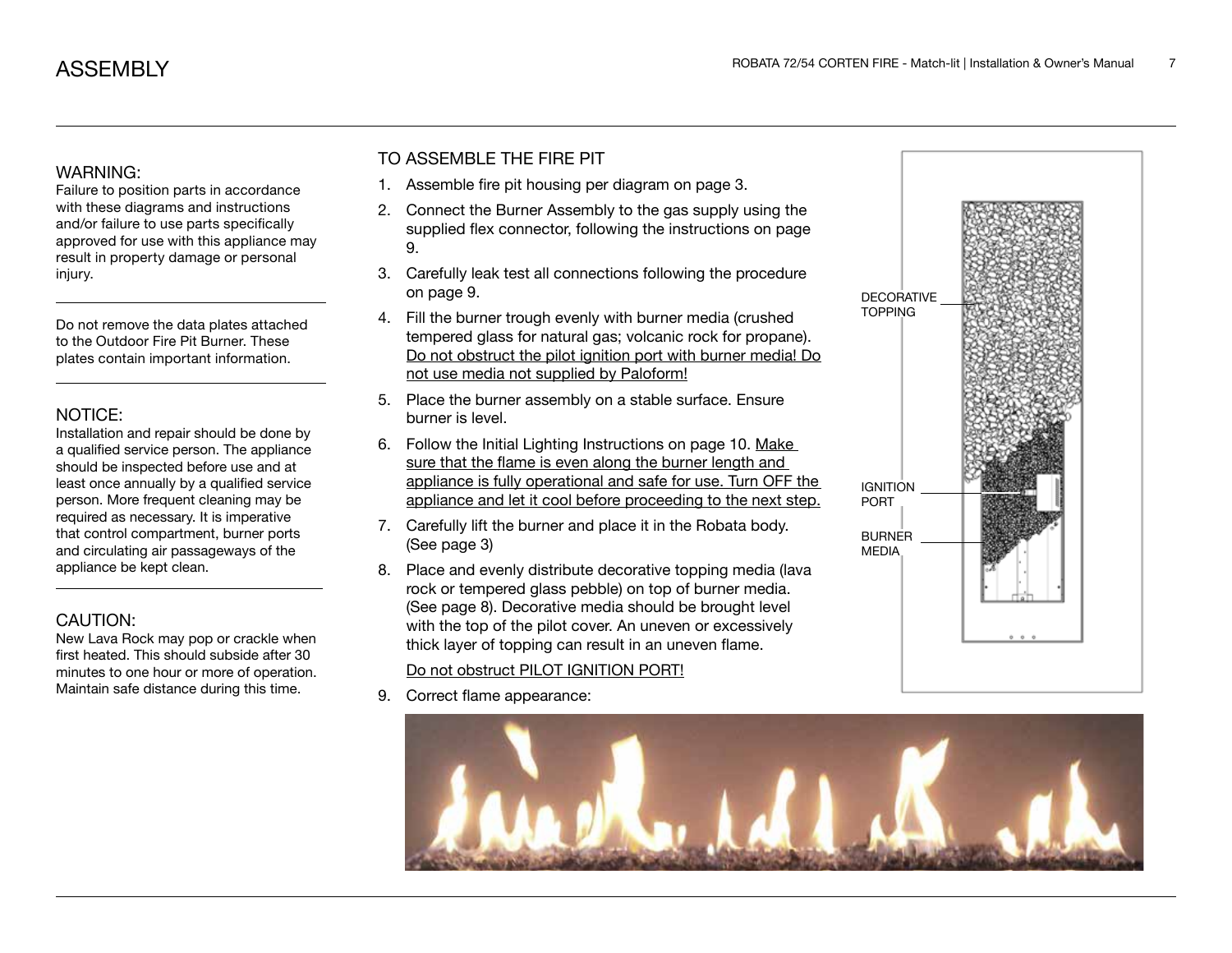

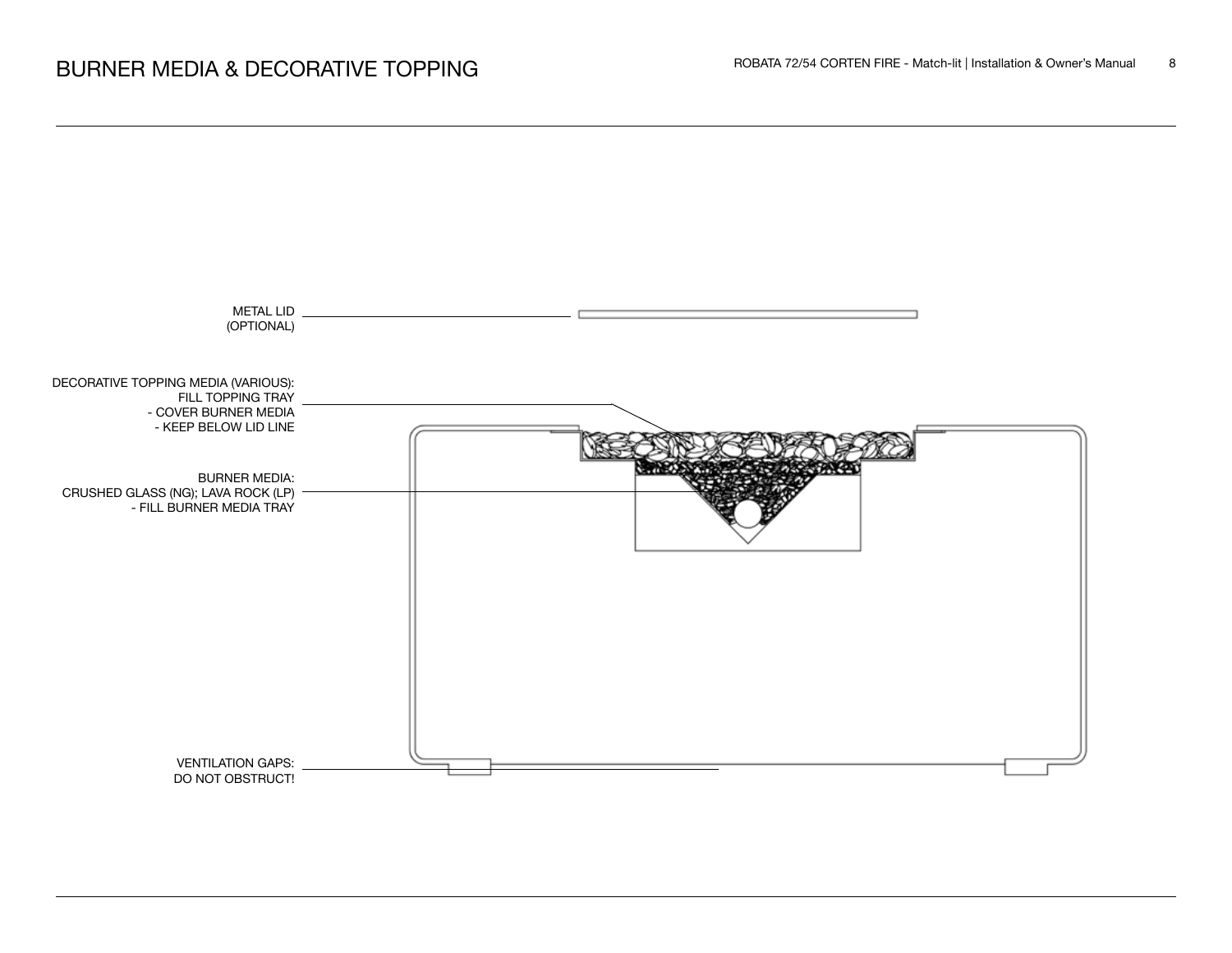# WARNING:

A qualified service person must connect the appliance to the gas supply. Follow all local codes.

### CAUTION:

Use only new black iron or steel pipe. Internally tinned copper tubing may be used in certain areas. Use pipe of 1/2" diameter or greater to allow proper gas volume to Outdoor Fire Pit Burner. If pipe is too small, undue loss of pressure will occur.

#### INSTALLATION ITEMS NEEDED: Before installing the Outdoor

Fire Pit, make sure you have all items listed bellow:

- piping (check local codes)
- sealant
- manual shutoff valve
- adjustable (crescent) wrench or pliers
- sediment trap
- tee joints
- pipe wrench

### INSTALLATION REQUIREMENTS

Installation must include a manual shutoff valve, union, and plugged 1/8" NPT tap. Locate NPT tap within reach for test gauge hook up. NPT tap must be upstream from the appliance.

Apply pipe joint sealant lightly to male threads. This will prevent excess sealant from going into pipe. Excess sealant in pipe could result in a clogged burner injector.

Install sediment trap in supply line as shown below. Locate sediment trap where it is within reach for cleaning and trapped matter is not likely to freeze.

A sediment trap prevents moisture and contaminants from entering the Outdoor Fire Pit controls. If a sediment trap is not installed, or is installed incorrectly, the unit may not work properly.

APPROVED FLEXIBLE GAS HOSE

### CHECKING GAS CONNECTION

WARNING: Test all gas piping and connections for leaks after installing or servicing. Correct all leaks immediately.

WARNING: Never use an open flame to check for a leak. Apply a mixture of liquid soap and water to all joints. Bubbles forming on joints while the gas is running indicate a leak. Correct all leaks at immediately.

Test Pressures in Excess Of 1/2 psi (3.5 kPa) This appliance and its individual shutoff valve must be disconnected from the gas supply piping system during any pressure testing of that system at test pressures in excess of ½ psi (3.5 kPa).

Test Pressures Equal To or Less Than 1/2 psi (3.5 kPa) This appliance must be isolated from the gas supply piping system by closing its individual manual shutoff valve during any pressure testing of the gas supply piping system at test pressures equal to or less than ½ psi (3.5 kPa).

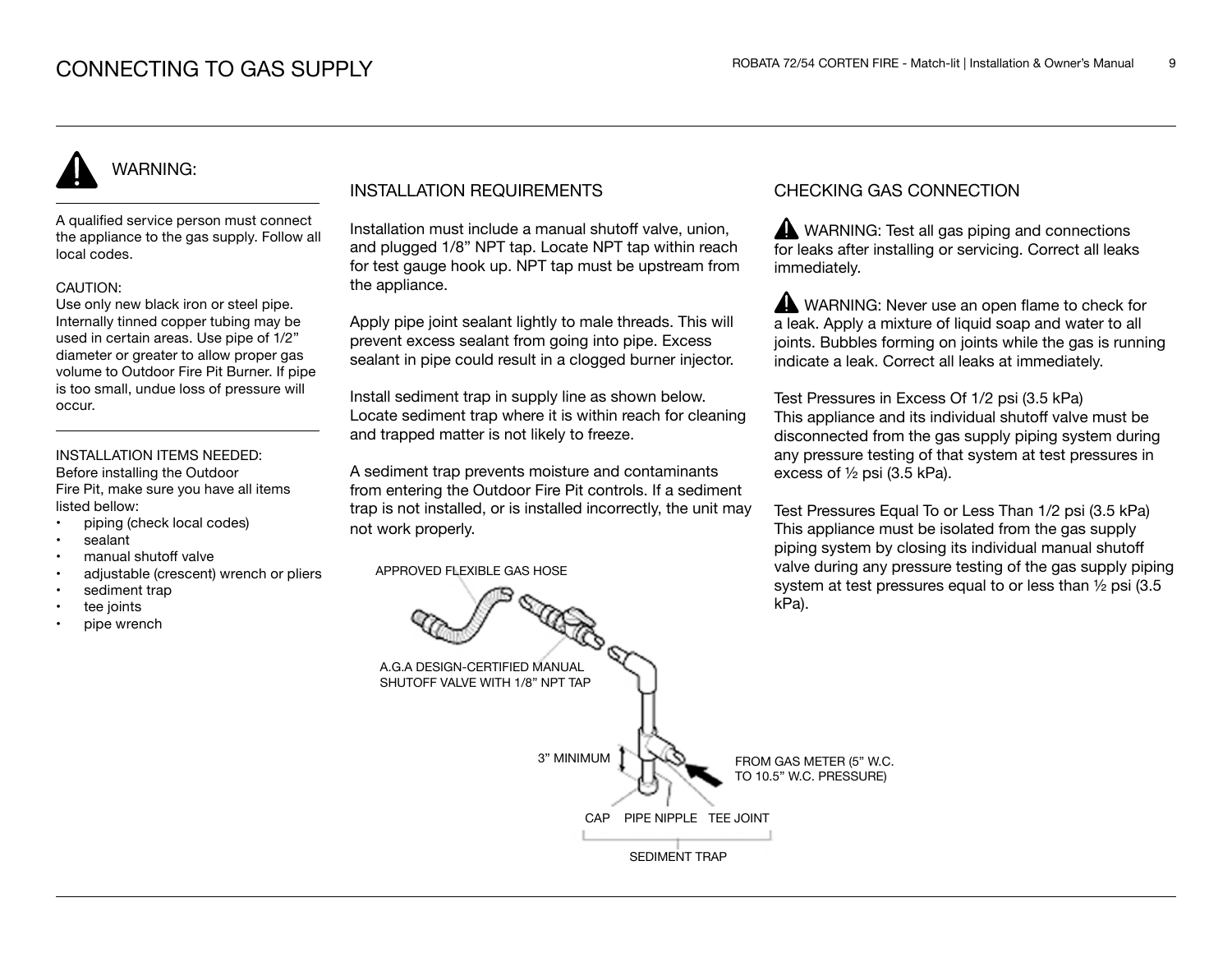# WARNINGS:

Failure to follow these instructions exactly may result in fire or explosion causing property damage, personal injury or loss of life.

Before operating the appliance, check all around the appliance area and on the surrounding floor for the smell of gas - some gas is heavier than air and may settle on the floor in the event of a leak. IF YOU SMELL GAS, follow the safety instructions on page 1 of this manual.

The main gas valve in this appliance is not serviceable. Do not try to repair or modify the valve, as doing so may result in a fire or explosion. Call a qualified service technician if you have any safety concerns.

Do not use this appliance if any part of it has been under water. Immediately call a qualified service technician to inspect the appliance and to replace any part of the control system and any gas control that has been under water.

Improper installation, adjustment, alteration, service or maintenance can result in injury or property damage. For assistance or additional information, consult a qualified installer, service agency or the gas supplier.

Do not store or use gasoline or other flammable vapors or liquids in the vicinity of this appliance.

### INITIAL LIGHTING INSTRUCTIONS

- 1. Purge air from the supply line as follows:
	- Open the main shutoff valve.
	- Unscrew the main pressure test point on the appliance regulator
	- Leave the inlet test screw open until gas flows in.
	- When the gas is flowing, tighten the inlet screw immediately.
- 2. Test for leaks in each of the following locations:
	- The gas supply line connection to the main valve;
	- The Burner connections and pilot;
	- All joints on the valve and control body;
	- All field made joints and gas shutoff valves;
	- All factory made joints and connections.
- 3. You may check for gas leaks using one of the following methods only:
	- Soap and water solution. WARNING: If using a soap and water solution to test for leaks, DO NOT spray the solution onto electronic parts;
	- An approved leak testing spray;
	- An electronic sniffer. NOTE: Remove any excess pipe compound from connections if using this method, as the compound can set off electronic sniffers.

### DANGER: NEVER USE AN OPEN FLAME TO CHECK FOR GAS LEAKS.

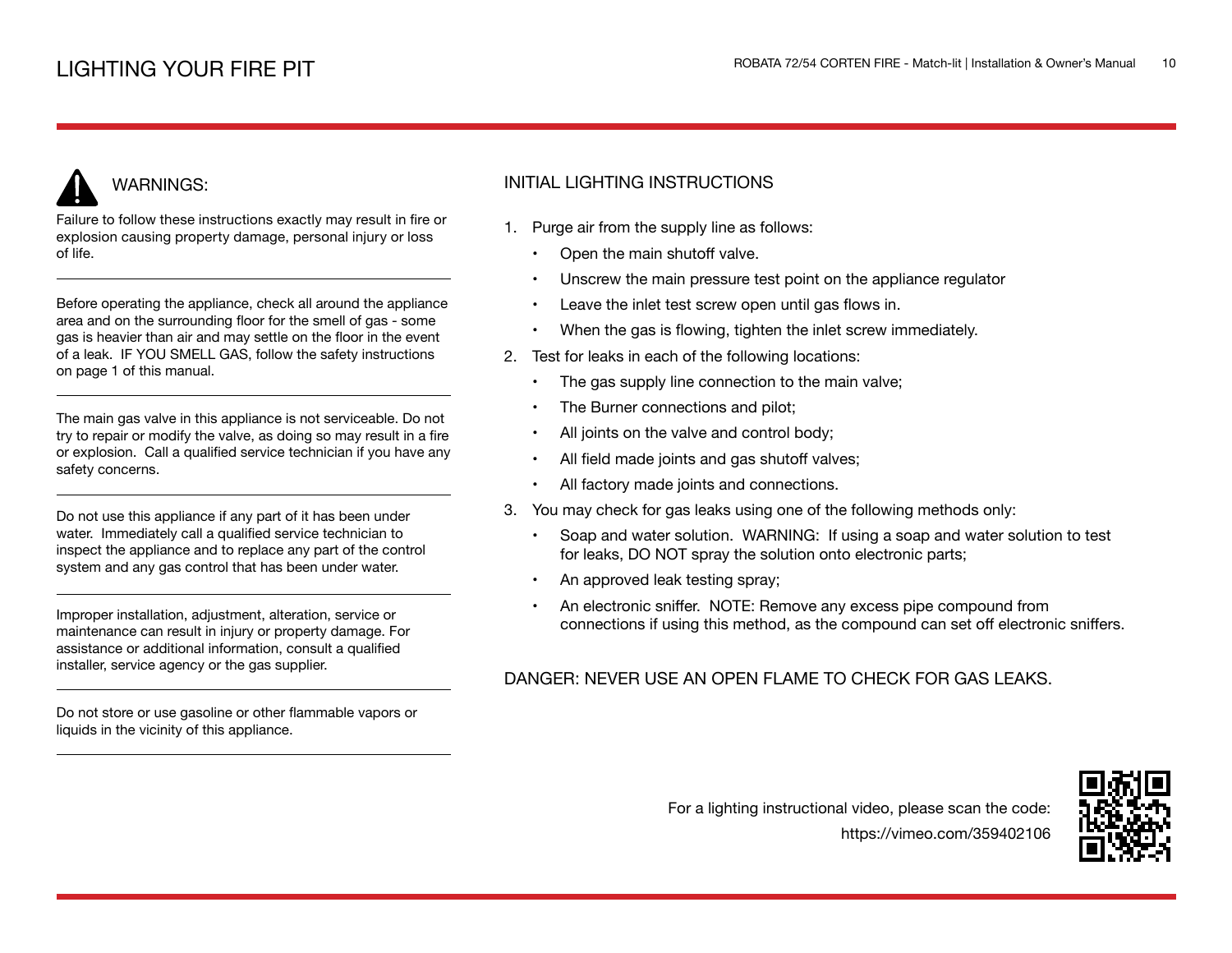### STOP!

Review the safety information on pages 1, 2 and 10 of this manual.

Use only your hand to push in or turn the gas control key. Never use tools. If the key will not push in or turn by hand, don't try to repair it, call a qualified service technician. Force or attempted repair may result in a fire or explosion.

Please ensure that you are familiar with the safe operation of the fire pit controls before replacing the instructional control knob with the Paloform key.

The control key/knob is meant to fit tight and be left in place. Remove only for winterization.



VALVE POSITIONS

The gas valve has three positions: PILOT, ON and OFF.

- To light your fire pit, you first light the pilot flame, then turn on the gas to main burner.
	- 1. Insert the control key (or control knob). Make sure the "half-moon"-shaped hole in the end of the key and the valve stem are aligned.
- 2. The key should turn freely 90°. Turn the key to the PILOT position (clockwise until it stops)
- 3. Push the control key in until it stops, and hold in this position.
- 4. Apply a flame to the lighting port with a barbecue lighter. The pilot flame will ignite.
- 5. Continue to hold the key down for up to thirty seconds after lighting the pilot.
- 6. When the control key is released, the pilot flame should continue to burn (if the pilot goes out, repeat the above steps).
- 7. Rotate the gas control key from PILOT to ON position (full counterclockwise position) to supply full flow to main burner.

Failure to turn the control key to the full ON position will reduce the flow and could result in poor ignition of main burner.

- 8. To extinguish main burner, rotate the gas control key clockwise to the PILOT position.
- 9. To extinguish pilot, push the control key in slightly and turn to the OFF position (fully clockwise).

NOTE: We do not recommend leaving the fire pit unattended with the pilot lit. Please turn to the OFF position.



PILOT

Push key in PILOT position to start the flow of gas to the pilot. Light the pilot while holding the key in



Turn the key 90° counter-clockwise to turn on the main burner. To turn the main burner off, turn clockwise 90° back to the PILOT position



To turn the pilot off, push slightly and turn clockwise 90° to the OFF position.

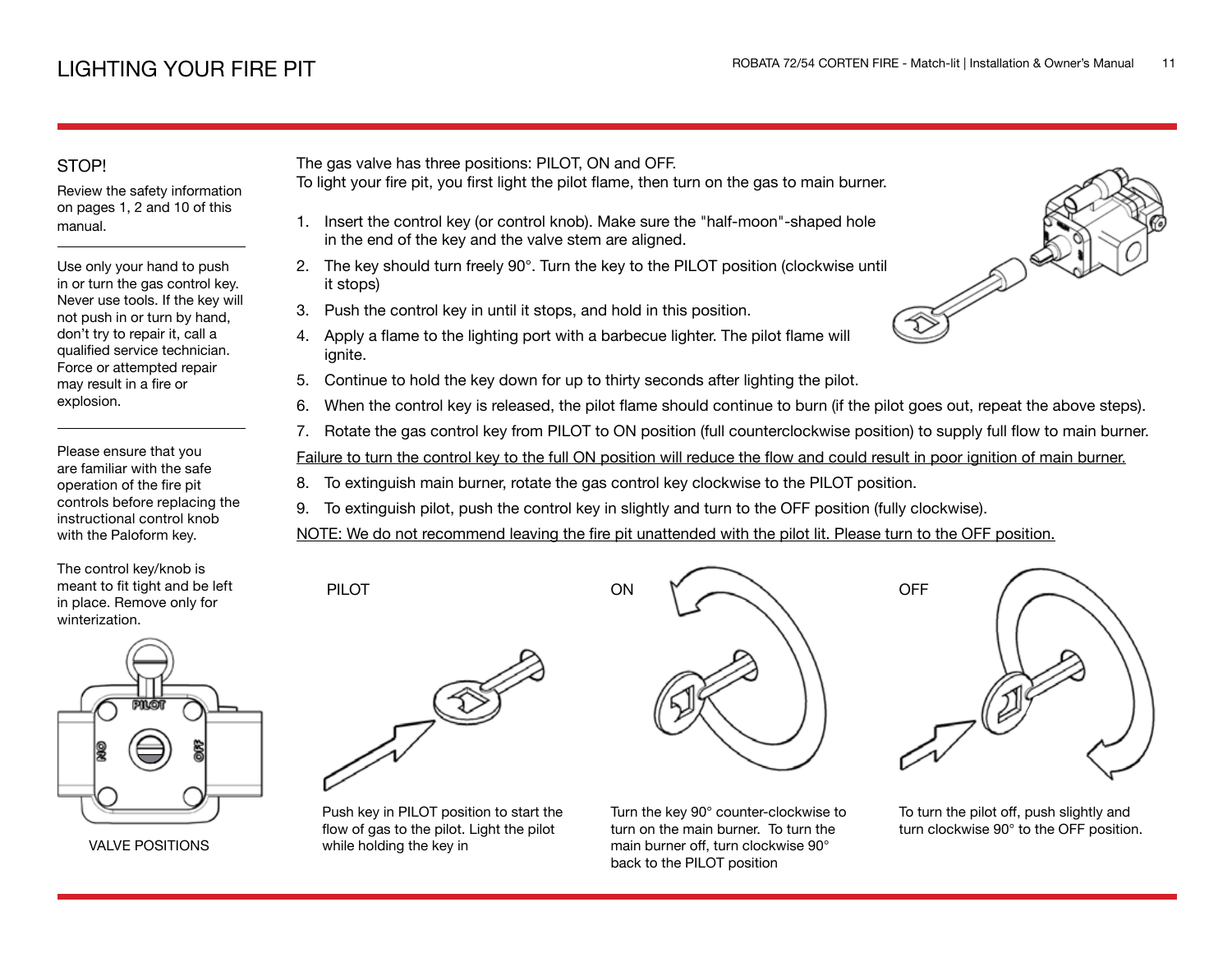### KEEP YOUR FIRE PIT COVERED

Covering your fire pit with its all-weather cover when not in use will prolong the life of all its components.

WARNING: Turn off gas before servicing fire pit.

We recommend that a qualified service technician perform the following check-ups at the beginning of each fire pit season.

If any irregularities are apparent with operation. Please refer to Troubleshooting guide, page 13.

### BURNER ELEMENT AND PILOT

Inspect the burner at regular intervals at least twice a year. Keep the burner and pilot area clean by vacuuming or brushing. Make sure the burner porting and burner air openings are free of obstructions at all times. Remove pilot cover to inspect pilot.

Remove topping from top of burner ring and Inspect area around the burner. Remove any lint or foreign material with a brush or vacuum cleaner.

If any damage to the burner is evident, it must be replaced. Replacement burners must be specified by the manufacturer

### PILOT FLAME

The flames from the pilot should be visually checked as soon as the unit is installed, and periodically during normal operation. The pilot flame must always be present when the fire pit is in operation. The pilot flame has two distinct flames: one engulfing the thermocouple and the other reaching to the main burner.



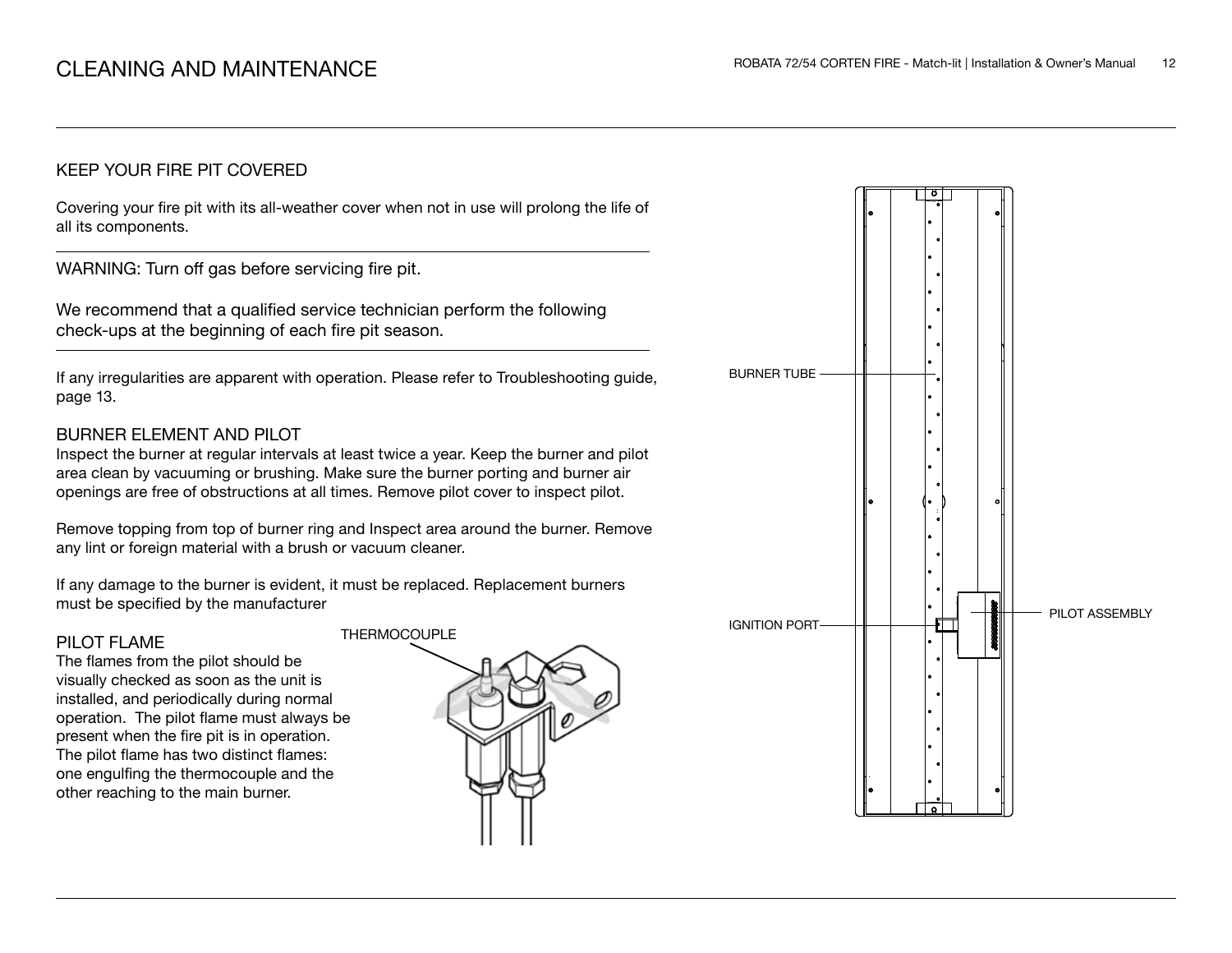### WARNING:

Turn off appliance and let cool before servicing. Only a qualified service person should service and repair this appliance.

IMPORTANT: Operating unit where impurities in air exist may create odors. Cleaning supplies, paint, paint remover, cigarette smoke, cements and glues, new carpet or textiles, etc., create fumes. These fumes may mix with combustion air and create odors. These odors will disappear over time.



Shut off gas supply. Do not try to light any appliance. Do not touch any electrical switch; do not use any phone in the vicinity of the appliance.

Immediately call your gas supplier from a safe distance. Follow your gas supplier's instructions.

| <b>OBSERVED PROBLEM</b>                                                                                                                                                              |                      | POSSIBLE CAUSE                                                                                                                                  |                      | <b>REMEDY</b>                                                                                                                                                                                                                           |
|--------------------------------------------------------------------------------------------------------------------------------------------------------------------------------------|----------------------|-------------------------------------------------------------------------------------------------------------------------------------------------|----------------------|-----------------------------------------------------------------------------------------------------------------------------------------------------------------------------------------------------------------------------------------|
| Unit is smoking / sooting excessively. (Note:<br>It is natural and unavoidable for appliance<br>sets to produce moderate levels of carbon<br>(soot) where flames contact the media.) | 1.<br>2.<br>3.       | Poor fuel quality<br>Excessive flame impingement or block-<br>age<br>Improper fuel/air mixture                                                  | 1.<br>2.<br>3.       | Contact local natural gas company<br>Separate the stones to allow more<br>flame passage<br>Remove any foreign items from the<br>flame pattern and/or check for proper<br>orifice sizing                                                 |
| Burner is excessively noisy<br>(Note: The movement and combustion of gas<br>will create low, unavoidable levels of noise.)                                                           | 1.<br>2.             | Passage of air/gas across irregular<br>surfaces<br>Excessive gas pressure on natural gas<br>units                                               | 1.<br>2.             | Relieve any tight bends or kinks in<br>gas supply line<br>Check/reset gas regulator pressure                                                                                                                                            |
| Gas odor even when manual valve is in the<br>OFF position                                                                                                                            | 1.<br>2.             | Gas leak. See Warning statement below.<br>Main gas valve defective.                                                                             | 1.<br>2.             | Locate and correct all leaks (see<br>Checking Gas Connections, pg 9)<br>Replace gas valve                                                                                                                                               |
| Unit produces unwanted odors                                                                                                                                                         | 1.                   | Gas leak. See Warning statement below.                                                                                                          | 1.                   | Locate and correct all leaks (see<br>Checking Gas Connections, pg 9)                                                                                                                                                                    |
| Pilot cannot be lit                                                                                                                                                                  | 1.<br>2.<br>3.<br>4. | Gas supply turned off or manual shutoff<br>valve closed<br>Air in gas lines when installed<br>Pilot adjustment screw closed<br>Pilot is clogged | 1.<br>2.<br>3.<br>4. | Turn off gas supply or open manual<br>shutoff valve<br>Purge air from the supply line<br>Adjust pilot flame for approximately<br>1" blue flame<br>Clean pilot (see Cleaning and Main-<br>tenance, page 12) or replace pilot<br>assembly |
| Pilot does not stay lit after control is released                                                                                                                                    | 1.<br>2.             | Flame sensor/thermocouple is not hot<br>enough<br>Thermocouple is damaged                                                                       | 1.<br>2.             | Retry, holding control 0key for a<br>longer period of time (20 seconds or<br>more) before releasing<br>Replace thermocouple                                                                                                             |
| Burner does not light after pilot is lit                                                                                                                                             | 1.<br>2.<br>3.<br>4. | Burner orifice is clogged<br>Inlet gas pressure is too low<br>Burner orifice diameter is too small<br>Flame sensor lead loose or disconnected   | 1.<br>2.<br>3.<br>4. | Clean burner orifice<br>Contact local gas or propane supplier<br>Replace burner orifice<br>Reconnect or tighten lead                                                                                                                    |
| Delayed burner ignition                                                                                                                                                              | 1.                   | Pilot flame is obstructed                                                                                                                       | 1.                   | Clear media/debris from lighting port                                                                                                                                                                                                   |
| Burner flame is too low                                                                                                                                                              | 1.<br>2.<br>3.       | Incorrect gas supply or pressure<br>Blocked burner orifice or burner ports<br>Improper burner orifice size                                      | 1.<br>2.<br>3.       | Check for proper gas supply pressure<br>Free burner orifice and burner ports of<br>any burrs, paint, or other blockage<br>Verify proper burner orifice sizing (see<br>page 6)                                                           |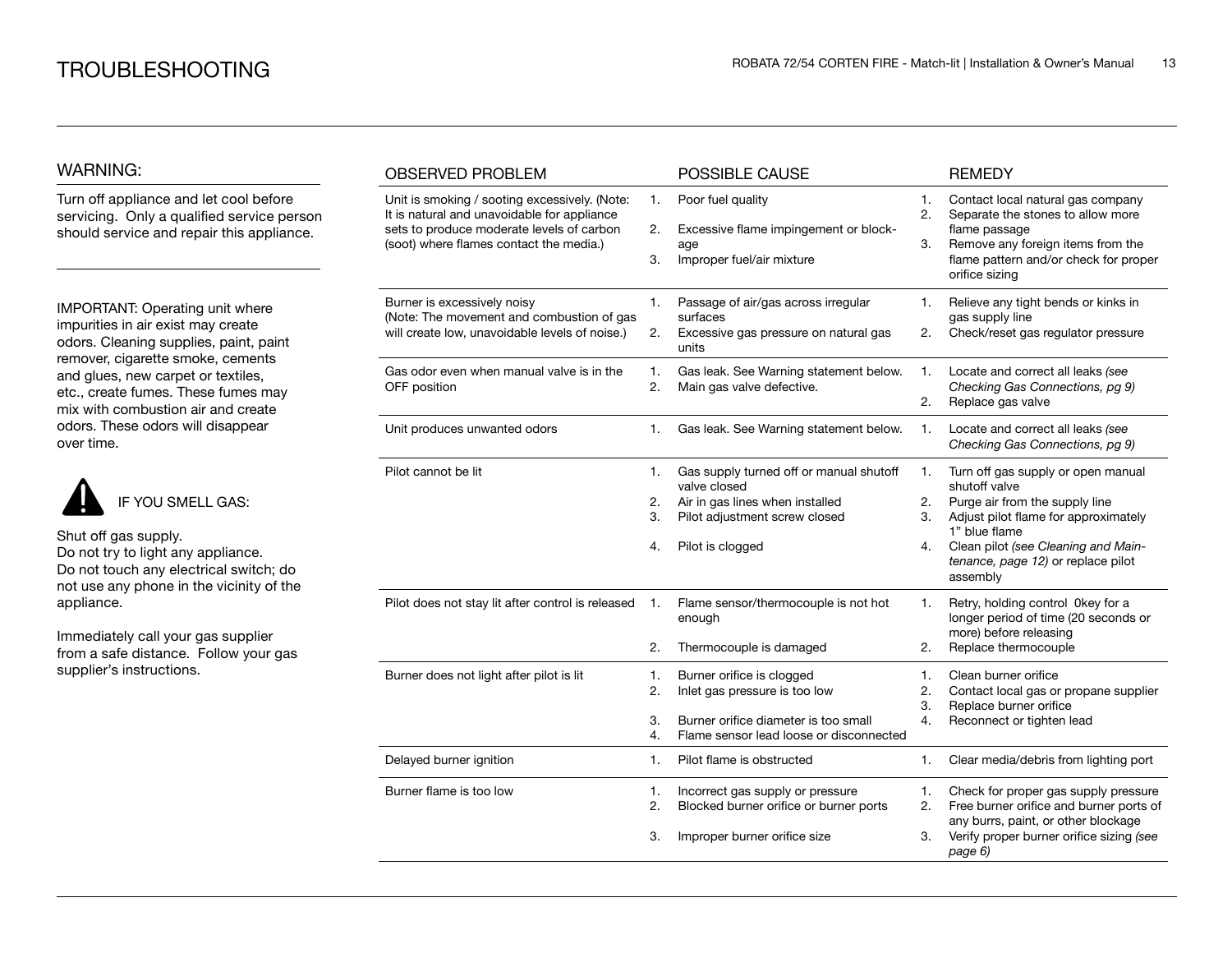|                |                           | Natural Gas             | Propane            |
|----------------|---------------------------|-------------------------|--------------------|
| $\mathbf{1}$   | <b>Pilot Cover</b>        | LIN-EPC                 | same               |
| 1a             | <b>Pilot Shroud</b>       | LIN-EPC                 | same               |
| 2              | <b>Burner Tube</b>        | LIN-(36 or 48)-ASSY     | same               |
| 2a             | Air Shutter               |                         |                    |
| 3              | Orifice                   | FIT-ORI-(26 or 18)      | FIT-ORI-(43 or 36) |
| $\overline{4}$ | Media Tray                | LIN-(36 or 48) - ASSY-A | same               |
| 5              | <b>Burner Tray</b>        | LIN-(36 or 48) - ASSY-B | same               |
| 6              | Pipe Adpater              |                         |                    |
| 7              | Pilot Assembly            | <b>PIL-M-388</b>        | PIL-M-388LP        |
| 8              | Regulator                 | M-REG-RV20-NG           | M-REG-RV20-LP      |
| 9              | 3/8" Close Nipple         |                         |                    |
| 10             | Valve Bracket (set of 2)  | BEN32-BRA-WR109         | same               |
| 11             | 3/8" 135° Street Elbow    |                         |                    |
| 12             | Main Gas Valve            | M-VAL-WR-764-109        | same               |
| 13             | Control Key               | M-KEY-WR109             | same               |
| 14             | 3/8" Street Elbow         |                         |                    |
| 15             | <b>Flex Connector</b>     | CON-SS-5MM-24           | same               |
| 16             | Burner Media (not shown)  | <b>Crushed Glass</b>    | Lava Pebbles       |
| 17             | Topping Media (not shown) | Various                 | Various            |
| 18             | Fabric Cover (not shown)  | COV-ROB(54 or 72)-LC    | same               |
| 19             | <b>Metal Cover</b>        | see p. 3                | same               |
| 20             | Corten Vessel (not shown) | ROB54-10<br>ROB72-10    | same               |

WARNING: Failure to position parts in accordance with diagrams or failure to use parts specifically approved for this appliance may result in property damage or personal injury.

### REPLACEMENT PARTS ARE AVAILABLE FROM PALOFORM